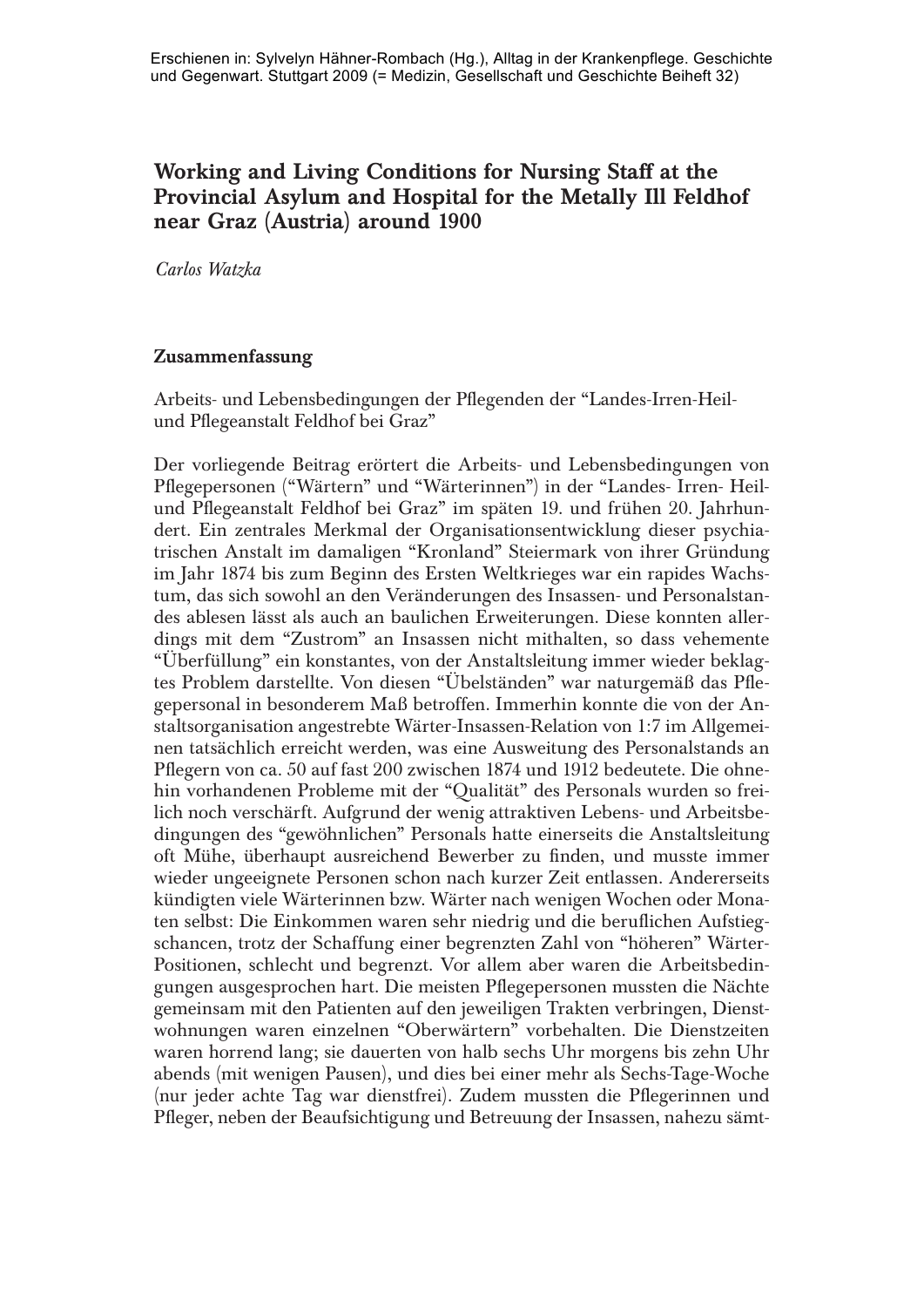liche auf den Trakten anfallende Arbeiten erledigen, also auch einen beträchtlichen Teil der Reinigungs- und sonstigen "Haushalts"-Tätigkeiten. Schließlich war die Berufstätigkeit in der Anstalt angesichts der erheblichen Verbreitung von Infektionskrankheiten unter den Insassen auch für das Personal ausgesprochen gesundheitsgefährdend. Die Etablierung eines fachlich qualifizierten Personals war unter solchen Bedingungen verständlicherweise kaum möglich; in manchen Jahren wurden mehr Wärter entlassen bzw. kündigten selbst, als überhaupt Posten für Pflegekräfte vorgesehen waren. Unter solchen Umständen waren auch anstaltsinterne Weiterbildungsmaßnahmen kaum durchführbar; Prüfungen für Pflegepersonen wurden erst 1907 eingeführt, und dies nur auf freiwilliger Basis.

#### Introduction

Historiography has largely neglected the history of psychiatric nursing for a long time, at least in German-speaking countries. In recent decades interest in the subject has increased, although the amount of relevant scholarly publications is still limited.<sup>1</sup>

This article deals with the history of nursing care in psychiatry in Austria around 1900 and particularly addresses fundamental aspects in connection with the working and living conditions that nurses experienced in the main psychiatric hospital that existed at the time in the Austrian province of Styria: the "Landes- Irren- Heil und Pflegeanstalt Feldhof bei Graz" (Provincial Asylum and Hospital for the Mentally Ill Feldhof near Graz).<sup>2</sup> This asylum, which was named after the huge farm near the state capital of Graz on which it was situated in 1874, was at the time the only state institution for the care of chronically mentally ill people in all of Styria, a region which had approx. 1.2 million inhabitants in the late 19th century.3 Until World War I it remained almost the only institution of its kind, apart from a considerably smaller institution for "the invalid insane" without hope of recovery that had been founded in the 1890s. Since the 1870s there had been another psychiatric clinic for the care of people suffering from acute mental diseases, also in Graz.4

3 Cf. Bolognese-Leuchtenmüller (1978), part II, 3.

<sup>1</sup> Cf. for Germany: Falkenstein (2000); Höll /Schmidt-Michel (1989); Müller (2006); for Switzerland: Braunschweig (2007); Braunschweig (2004); Braunschweig (1991); for Austria: Ledebur (2007).

<sup>2</sup> Quotations have been translated into English by the author of this article. The abbreviations ,StLA, LaA' indicate the locations of archival sources: Steiermärkisches Landesarchiv, Landschaftliches Archiv.

<sup>4</sup> The history of the psychiatric ,landscape' of Styria is outlined in: Watzka: Landesnervenklinik (2006).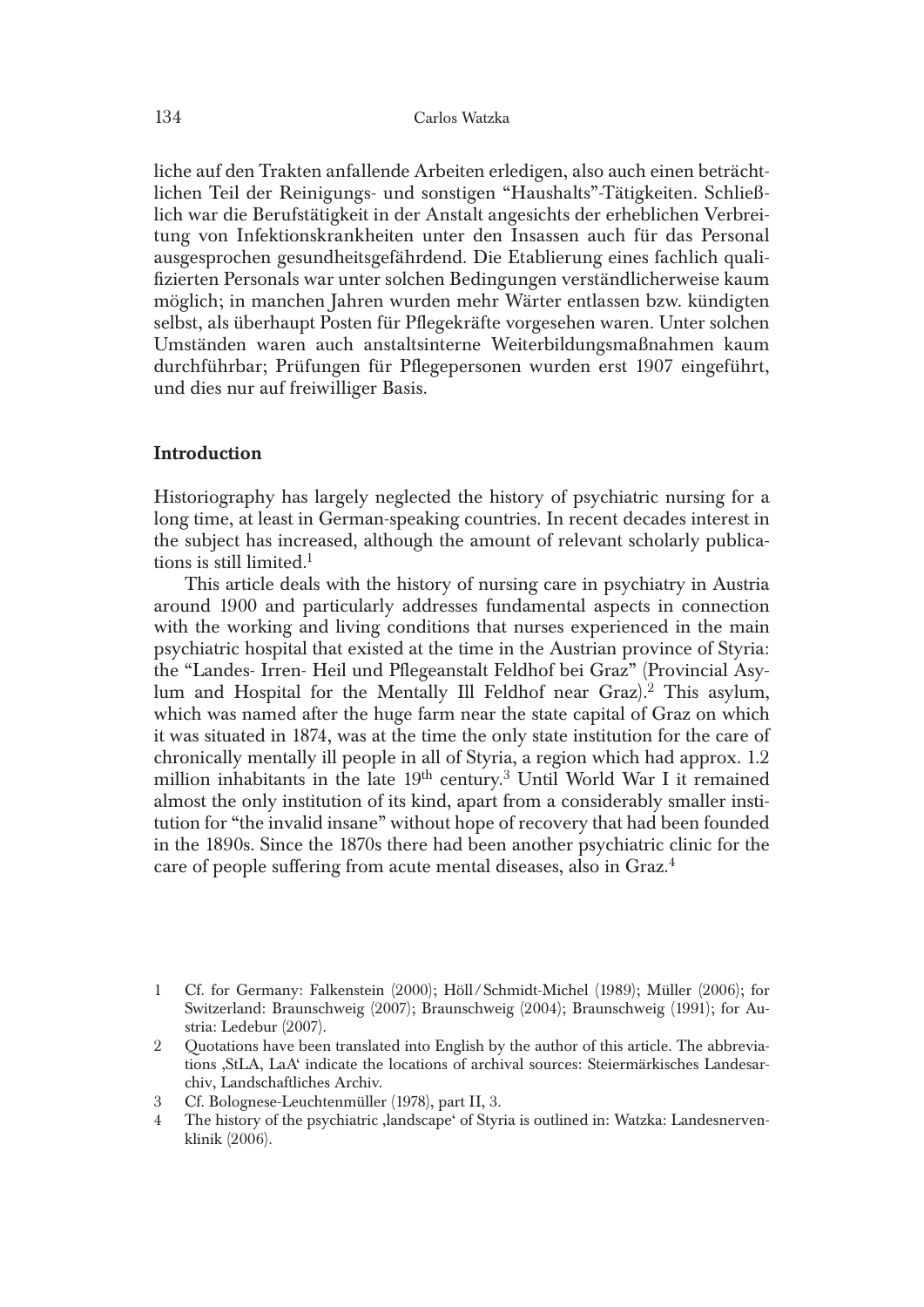#### Development of the Institution

The most important structural change in the institution's history during the period under consideration  $(1874-1913)^5$  was its rapid growth which affected all aspects of life at the "Feldhof". This phenomenon was common to almost all psychiatric institutions in Western and Central Europe during the late  $19<sup>th</sup>$ century<sup>6</sup>, to varying degrees, and the "Feldhof" seemed to have been particularly affected. The institution had started off in 1874 with a quite small number of inmates, about 350, but by 1910 their number had risen to nearly five times that as there were more than 1.600 in-patients then. The considerable extension that needed to be built at the time to house all the inmates and the staff that was needed to manage them is well depicted in a contemporary print.<sup>7</sup> It shows the estate of the asylum like a town of its own, which, in those days, was still totally separated from the city of Graz (of which it is now a part), but there was a train connection.<sup>8</sup>

The need for this enormous expansion was, in my view, not so much the result of some government master plan to detain all "misfits"<sup>9</sup>, but rather of tightening social standards and the rapid rise in the economic and technical demands imposed on the individual as well as the loosening of emotional ties due to modernization's socially disintegrating influences. These developments left many people helpless, faced with a rapidly changing environment, in mental as well as in socio-economic terms.<sup>10</sup> This does not only apply to Styria

- 5 For an outline of the asylum's history in general cf. Weiss (2006), pp. 39–100; Watzka: Landes-Irrenanstalt (2006), pp. 14–40; Watzka (2008), pp. 141–157; for quantitative analyses of the patients' history cf. also Watzka /Grießenböck (2008); Watzka (2002), pp.  $21-26$ . Important surveys published in the late  $19<sup>th</sup>$  and early  $20<sup>th</sup>$  century are: Czermak (1871); Krafft-Ebing (1879); Scarpatetti (1899); Hassmann (1912).
- 6 Cf. for the English-speaking countries including USA and Canada: Torrey/Miller (2007); for the German-speaking countries cf. the contemporary compilation: Laehr /Lewald (1899), esp. p. 338.
- 7 For a reprint with indications on the functions of individual buildings cf. Watzka: Landes-Irrenanstalt (2006), p. 23.
- 8 The asylum even received its own railway station shortly after its foundation. The name of the station, together with the direction one had to follow to reach the institution has become a well-known nickname of the psychiatric hospital: ,Puntigam links' (Puntigam to the left).
- 9 As indicated by some also very eminent publications on the history of psychiatry in general, related to the anti-psychiatric movement of the 1960s and 1970s, as for example Blasius (1980). Still, the sources regarding the *Feldhof* asylum, for instance, show that the administration was probably not eager to reduce the absolute number of inmates – who represent its raison d'être, so that a high number of clients was desirable for the directors – but definitively wished to considerably slow down the high annual growth in patient numbers as they caused enormous administrative problems. This certainly does not mean that psychiatry was no instrument of enforcement of social discipline, which it obviously was and still is.
- 10 For an early discussion of ,anomia' and what we call social disintegration today, cf. Durkheim (1897) and Masaryk (1881).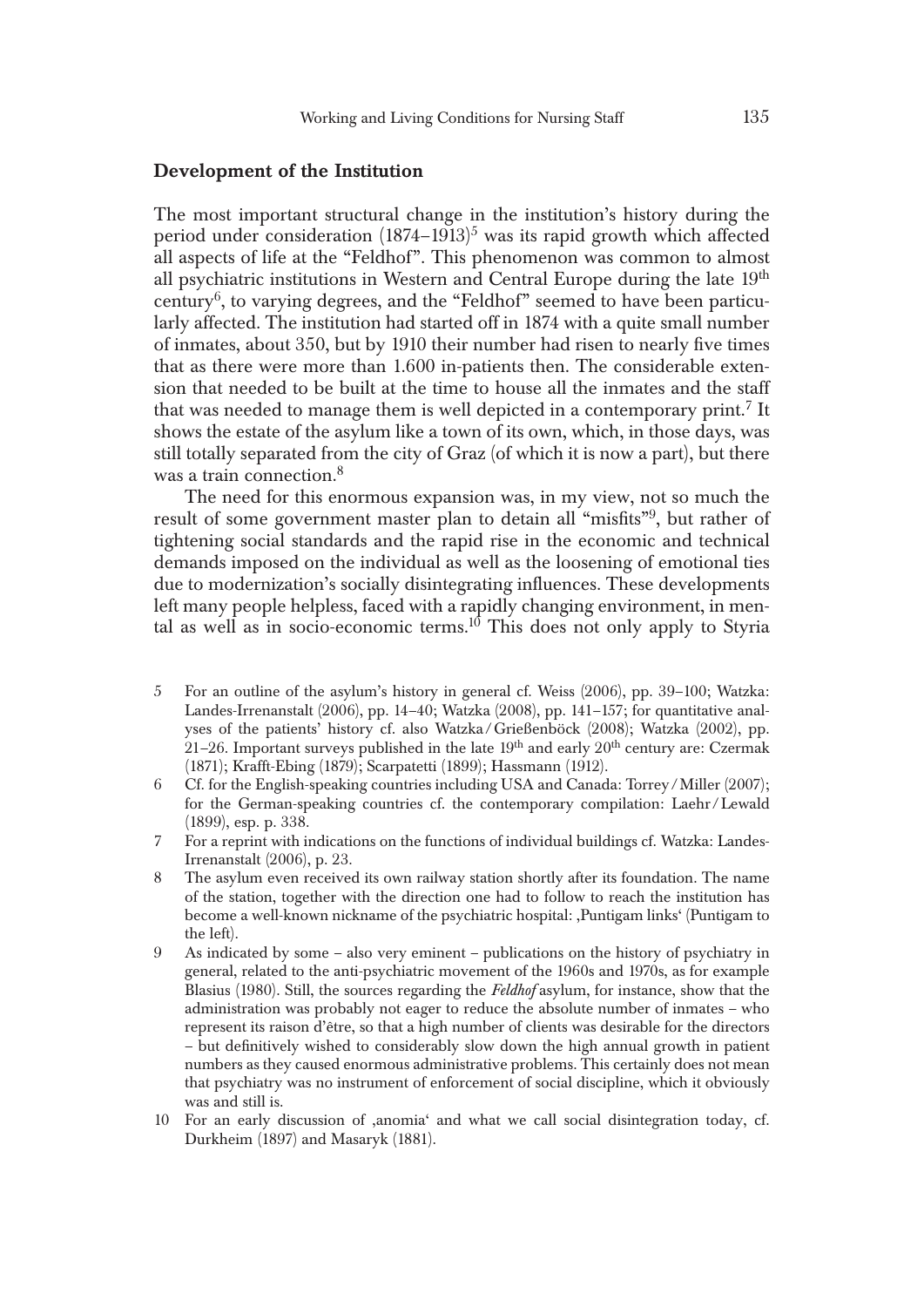but to large parts of modern day Europe, where similar increases in the numbers of psychiatric patients were registered.

#### Increase of the Staff

The rapid growth and overcrowding took its toll on the staff. Let us look at the quantitative aspect first: whilst at the foundation of the institution its statutes stipulated posts for about 50 nurses altogether<sup>11</sup>, the number rose to nearly  $200$  in  $1912^{12}$  at the "Feldhof" near Graz alone, not taking into account the numbers – which are not known – of the Catholic brothers and sisters who took on nursing work at two subsidiary branches for the care of the ,incurable' mentally ill which had been established in rural areas in 1877 and 188313. The fact that the management of those ,branches' was entirely entrusted to Catholic orders (the Charitable Brethren and the Charitable Sisters), despite the fact that influential members of the provincial government as well as psychiatrists and civil servants in charge of the care for the mentally ill, held distinct anticlerical views<sup>14</sup> – highlights the difficulties that arose with regard to the administration and funding of psychiatric institutions at that time<sup>15</sup>. The costs of caring for the mentally ill were high and the subsidies that the provincial government had to pay to run the "Feldhof" (not taking into account private contributions from the patients and their relatives) amounted to over 200,000 florins, i.e. 4 % of the province's total budget) in the year 1890 for which reliable data are available.16

All this was not without effect on everyday life in the institution, where scarcity of resources was an enduring and obviously depressing phenomenon: staff numbers were almost always too low compared to the needs of the institution. Before the asylum opened in 1870, the statutes stipulated a numeric nurses-patient ratio of 1:7.<sup>17</sup> In subsequent decades one always aimed at meeting that target, mostly successfully.18 It has to be taken into account, however, that this is a numeric ratio only and not all nurses were able to work at the same time, as they also had to sleep etc. The actual number of patients super-

- 11 StLA, LaA Rezens VI-3, 434/1874.
- 12 Jahresbericht der Landesirrenanstalt Feldhof bei Graz pro 1912/13.
- 13 The history of these branch institutes has not really been researched yet.
- 14 Cf. Watzka /Griessenböck (2008).
- 15 The quoted main reason for involving those ecclesiastic organizations was their offer to take on the administrative and nursing tasks for much less money than the government would have been able to pay: StLA, LaA Rezens VI-3, 9814/1876.
- 16 Landesvertretung 6 (1898), 2nd section, appendix 41. For the general province budget in 1890 cf. Hye (2000), p. 1555.
- 17 Landes-Ausschuss (1870), p. 3.
- 18 Cf. table of nurses-patient-ratios at Feldhof between 1874 and 1913 in: Watzka, Landes-Irrenanstalt (2006), 28. This applies to the "central institute" at the Feldhof only. The nurses-inmates ratios at the "branch institute" for the chronically mentally ill are likely to have been considerably lower, but have not been exactly determined to date.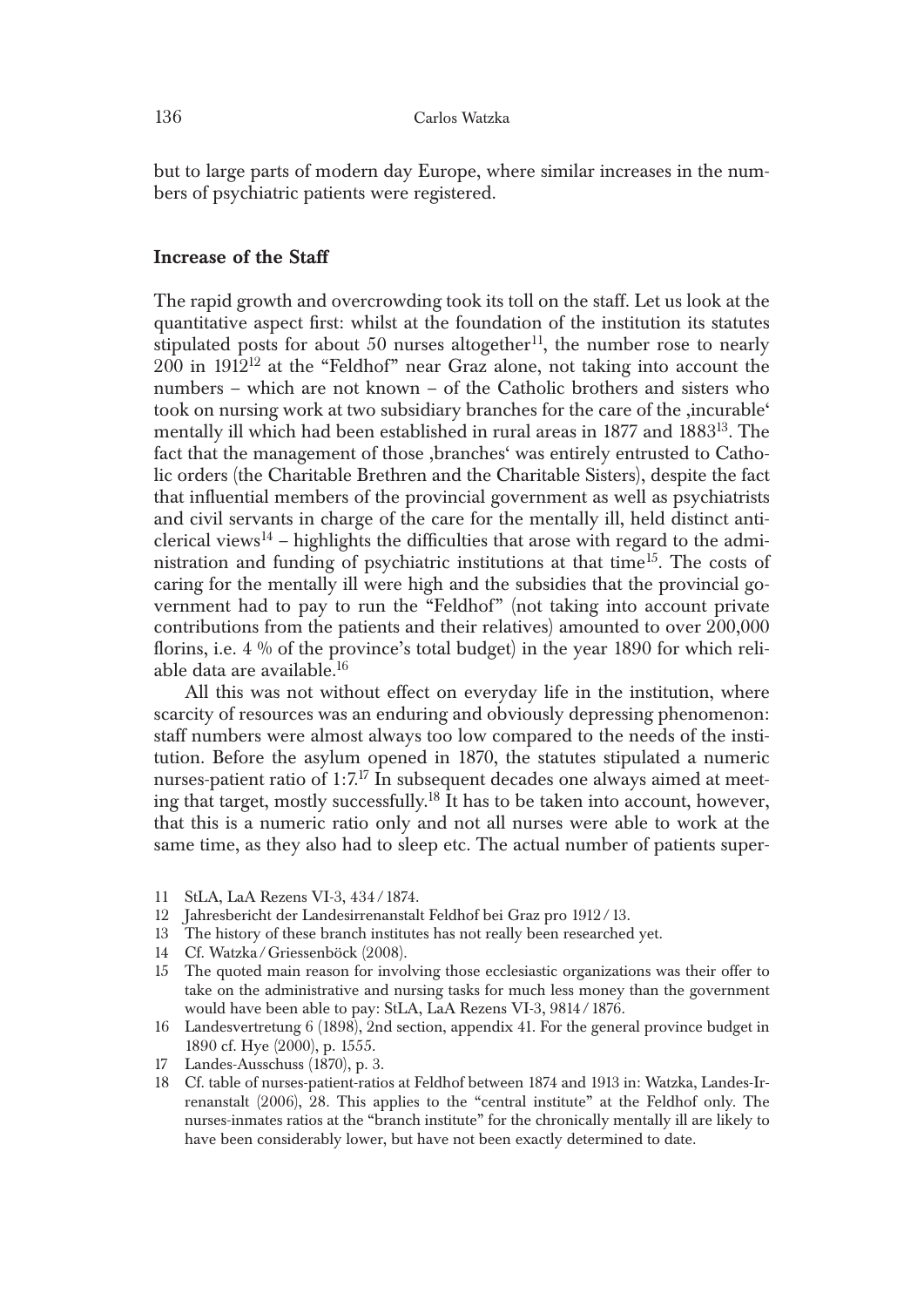vised by one nurse was therefore obviously much higher. Still, the given ratio was about average compared to other mental asylums in the late  $19<sup>th</sup>$  and early  $20<sup>th</sup>$  century, as is shown by two contemporary surveys on the topic that were conducted in Germany in 1895 and 1907.19

## The ,Quality' of the Nursing Staff

Similarly, the ,quality' of the nursing staff, which probably was even more important than its quantity, was not just a Styrian problem.<sup>20</sup> The administration and the physicians at the "Feldhof" repeatedly complained about this. Whilst these complaints clearly reflect hierarchical views on the management of the institution in general and internal staff relations in particular – which were based on huge differences in education, professional prestige and the economic situation of physicians and nurses – one should not try to put them down to social tensions and assume that there weren't any ,real' problems with the nursing.

Right from its beginnings, the Styrian mental asylum documented problems concerning the quality of nursing staff which were then already seen as resulting, not least, from the poor working and living conditions that psychiatric nurses had come to expect: in 1873, shortly before the "Feldhof" was inaugurated, the director of the old "madhouse"<sup>21</sup>, who was also the designated administrator of the new one, Dr. Franz Köstl, appealed to the Styrian government to improve "the material and professional position of the nursing personnel $^{\prime\prime\prime\prime\prime}$  to make the job more attractive for candidates who were adequate to its demands. He suggested to divide the attendants into different categories according to their duties, and create one supervisor position each for male and female nurses; furthermore to offer permanent contracts to well-performing attendants which had not been possible before. Some nurses were indeed offered permanent positions, just like the physicians and other officials, but this applied only to the highest ranking nurses, seven altogether, whereas the remaining more than 40 nurses were still paid monthly wages and could be dismissed at any time by the director. $^{23}$ 

After one decade the official situation had improved to a certain extent; in 1883 the Styrian parliament set new staff guidelines declaring that "servants, superior attendants, male and female attendants in the  $1<sup>st</sup>$  and  $2<sup>nd</sup>$  class wards, and one quarter [sic] of the nurses on the 3<sup>rd</sup> Class ward are entitled to a pen-

- 20 Cf. Höll / Schmidt-Michel (1989); Falkenstein (2000).
- 21 The Feldhof institute had a smaller predecessor in the inner city of Graz from the late  $18<sup>th</sup>$ century on. A brief report on its history is given in: Watzka, Landesnervenklinik (2006), pp. 310–314.
- 22 Landesvertretung 3 (1878), p. 333.
- 23 Landesvertretung 3 (1878), p. 333. From 1874 to 1880, the world-famous German psychiatrist Richard Krafft-Ebing was director of the mental asylum at Feldhof.

<sup>19</sup> Cf. Falkenstein (2000), p. 32.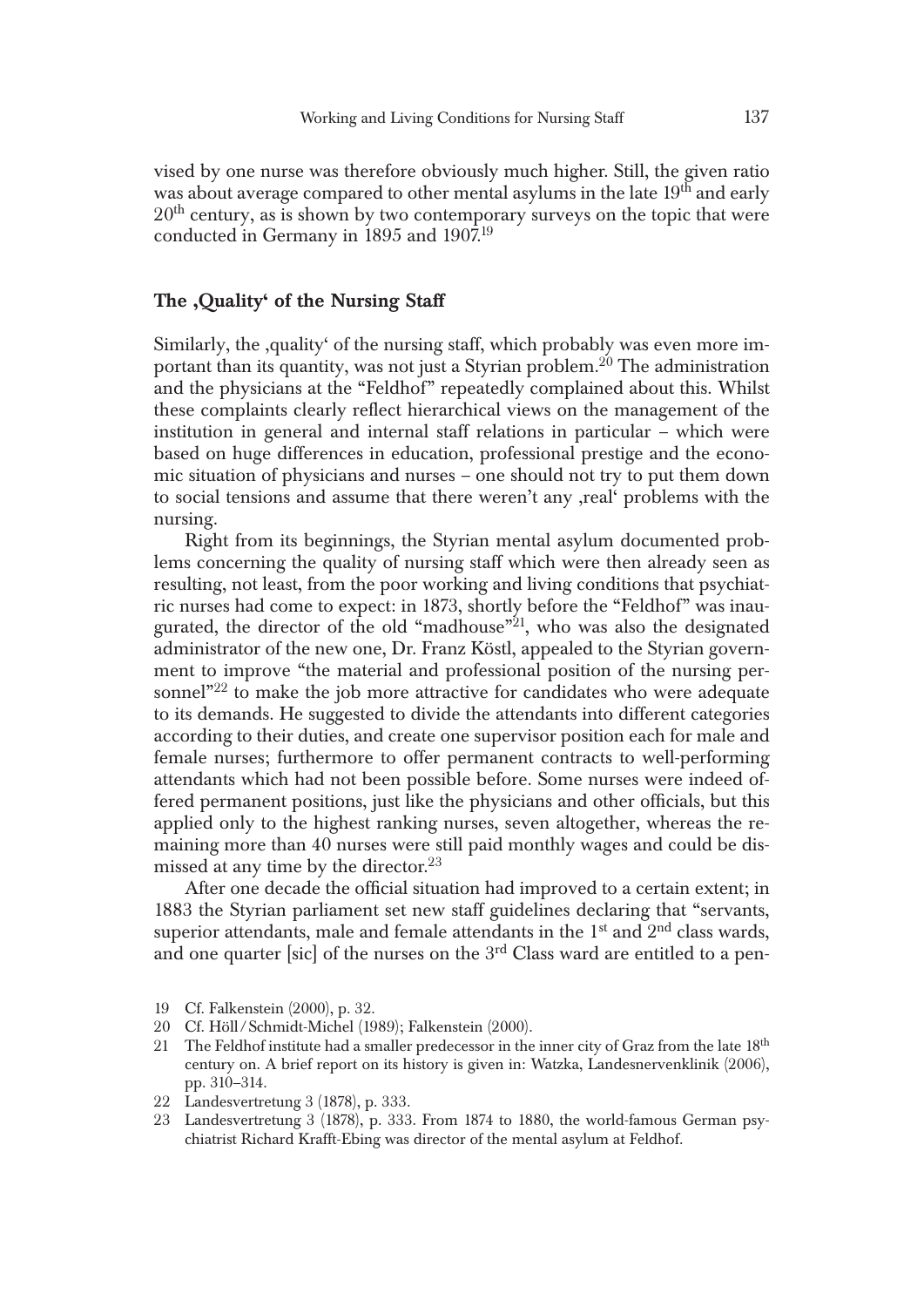sion after 10 years of continuous employment, should they become unable to work"*.* The condition was that their inability to work had arisen "not through their own fault", but was due to old age or chronic illness. $24$ 

## Wages

Another very important issue regarding the nurses' labor and living conditions were their wages: the differentiation between the academically trained physicians and the rest of the staff was very pronounced at the time, but there was also a hierarchy among members of the same professional groupings. The director earned 2,400 florins per year in the second half of the 1870s, the "1<sup>st</sup> assistant physician" 1,300 fl., but the male ,superior attendant' only 350 fl., and the female "superior attendant" only 250 fl. The "2nd assistant physician", in contrast, also earned no more than 400 fl. per year. An ordinary "male attendant" was only paid 10 fl. per month, while his female counterpart received, as was usual at the time, less: only 8 fl., amounting to. 120 fl. or 96 fl. respectively per year. $^{25}$ 

Career perspectives were also rather different for nurses and physicians. There were dozens of nursing posts, but only the two nursing supervisors earned significantly higher wages than the "ordinary" nurses. There were only three physicians at the "Feldhof" in the 1870s, and even in 1913 there were no more than  $9$  – for about 1.600 patients.<sup>26</sup> Each of the medical doctors working at the asylum therefore had a good chance of reaching the top of the institute's hierarchy.

Because the number of physicians was so small, they had little influence on the day-to-day management of the asylum. The attendants, together with some other non-medical staff such as maintenance workers were supervising the inmates most of the time.

It must be mentioned, though, that all staff members, including the attendants, did not have to use their wages to cover most of their basic needs, because the institution supplied accommodation and meals free of charge. $27$ Work clothes and shoes were also either given to them or they received an annual allowance to purchase them. "Ordinary nurses" were accommodated

- 24 Landesvertretung 4 (1885), appendix, p. 136.
- 25 Landesvertretung 3 (1878), pp. 333f. To get an idea of the value of some incomes it is useful to compare them to prices: in the city of Graz, during the late 1870s, one could buy 15 to 30 eggs for 1 fl., or 1  $\frac{1}{2}$  to 2 kg of rice, or 2 kg of bread. A comparison to other professions might be interesting: a primary school teacher in Graz earned between 300 and 450 fl. per year in 1875. It still has to be taken into account that the staff at the provincial asylum did not have to pay for many things that presented extra expenses for people in ,normal' jobs. For information on prices and wages in  $19<sup>th</sup>$  century Styria cf. Baravalle (1966), esp. p. 119 and appendices.
- 26 StLA, LaA Rezens VI-3, 434/1874, 1802/1877, Jahresbericht der Landesirrenanstalt Feldhof bei Graz pro 1912/13.
- 27 Landesvertretung 3 (1878), p. 334.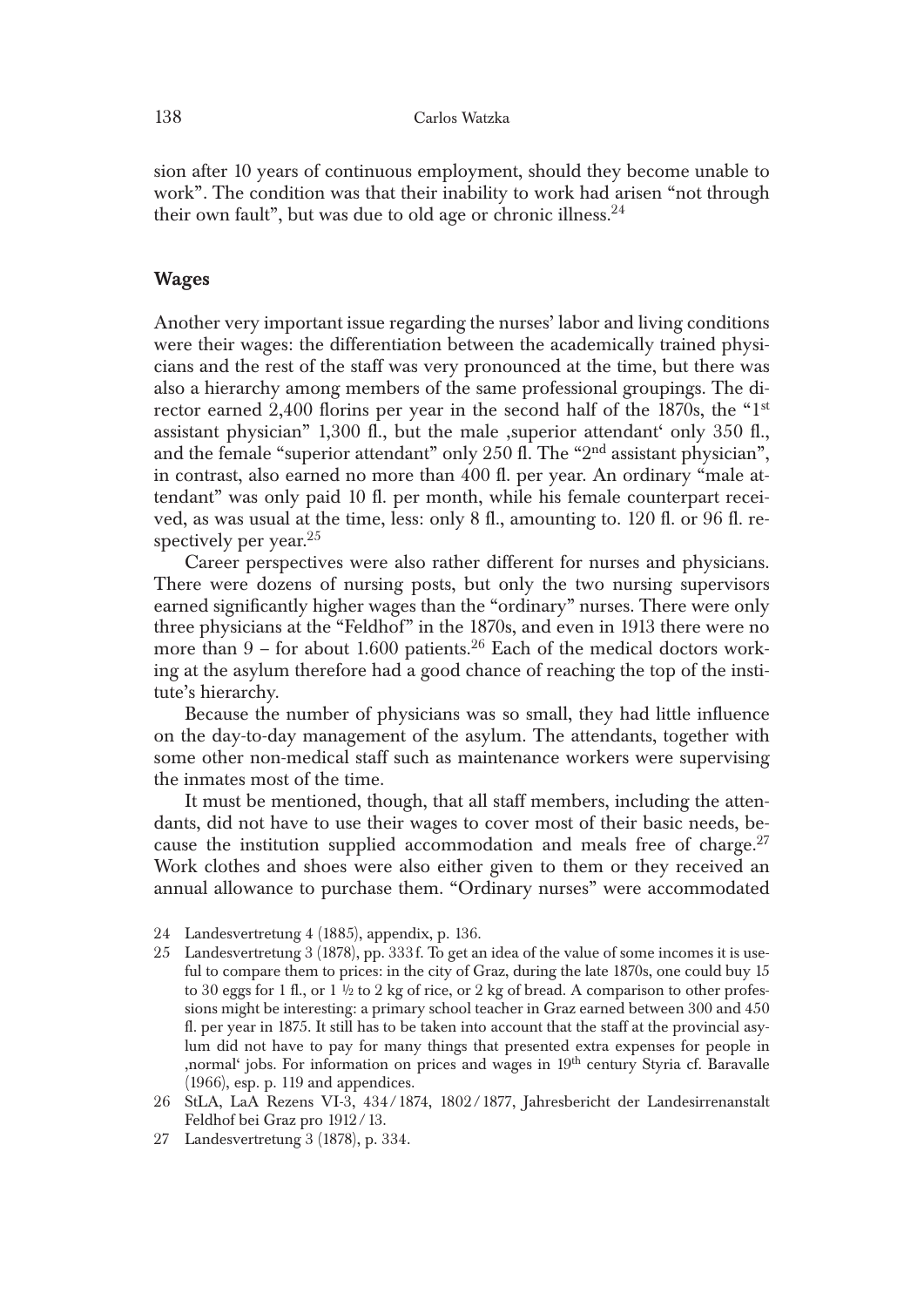in what must indeed be described as "sleeping areas": when the institute first opened, the nurses were not provided with regular flats, but had to either share the dormitories with the patients or  $-$  especially on the wards with "furious" or "unclean" inmates – in small chambers adjacent to the wards.<sup>28</sup> In the 1870s the two superior attendants were only guaranteed their own flats. They were also the only staff members to receive the same meals as the ,second class patients', whilst all other attendants had to eat the same food as the poor patients, for whom only the lowest or even no fees were paid.<sup>29</sup>

A menu dating from the year  $1900^{30}$  implies, however, that the attendants at least received the same meals as the workers (German: *Arbeiter*), i.e. patients, who were part of the asylum's extensive "autonomous production system" that included agricultural work as well as maintenance and cleaning jobs.31 Thus, the nurses at least received a somewhat more nourishing and varied diet than the non-working third-class patients, who mostly only had "soup" in the evenings, while the attendants and "workers"" had "canned meat with potatoes", "rice and salad", "pasta and salad" and so on. Lunch was similarly simple but with more meat.  $32$ 

A more serious problem at the "Feldhof" was the water supply. At first, the water came from small, basic wells that had been established at the hospital and it was therefore probably often contaminated causing epidemic diseases. This suspicion was even expressed by physicians working at the asylum in 1883, but effective measures were only put in place in 1904 and 1905, when a "deep-well" was finally installed together with canalization for the waste water, which before had simply vanished in drainage pits right next to the hospital buildings.<sup>33</sup> The project had been delayed several times due to lack of public funding – or at least due to the lack of willingness to invest money for that purpose. Epidemics naturally did not only put the patients at risk but also the staff and led to many casualties at the "Feldhof", a situation which only changed with the installation of an "isolation pavilion" in 1903.<sup>34</sup> The asylum's annual reports very often contained notices of the deaths of one or several nurses (sometimes also of a physician), who had died from some infectious disease, often tuberculosis.<sup>35</sup>

- 28 Landes-Ausschuss (1870), pp. 8–11: The plans for the rooms to be built for the "Feldhof" given there do not include any flats for ,ordinary' nurses but indicate a certain number of beds for nurses in addition to those for patients within their sleeping quarters.
- 29 Landesvertretung 3 (1878), p. 334.
- 30 StLA, LaA Rezens VI-3, 10345/1900. For the full text of this interesting source cf. Watzka (2008).
- 31 The annual reports offer detailed information on the ,Eigenregie' [self-direction] as that concept is called in the sources: Jahresberichte der Landesirrenanstalt Feldhof bei Graz pro 1886–1913.
- 32 StLA, LaA Rezens VI-3, 10345/1900.
- 33 Landesvertretung 7 (1903), p. 588, 8 (1916), p. 696.
- 34 Landesvertretung 8 (1916), p. 695.
- 35 Jahresberichte der Landesirrenanstalt Feldhof bei Graz pro 1886–1913. Patient mortality, by the way, was very high, on average 11 to 12 % in the period under consideration, and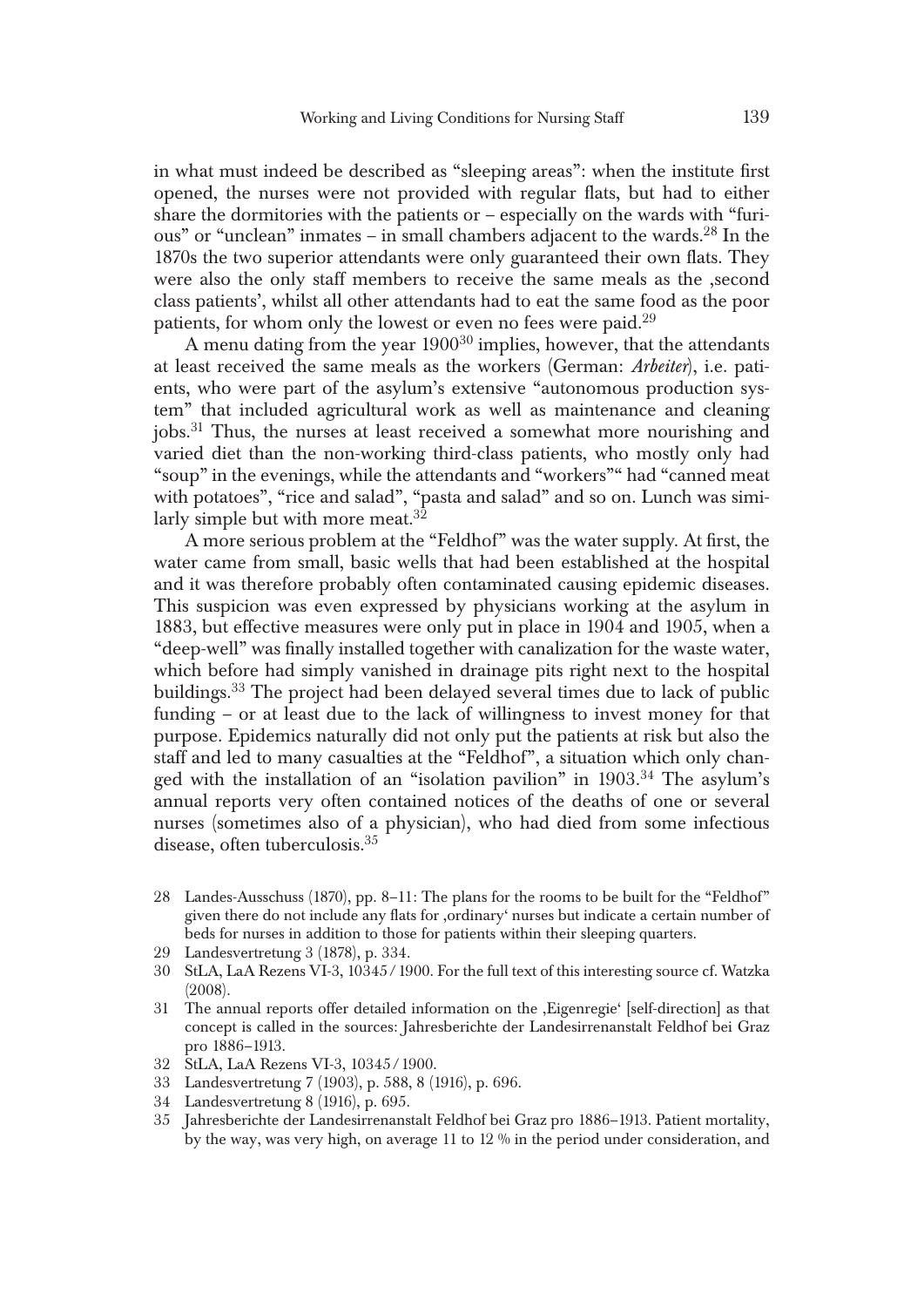#### 140 Carlos Watzka

The water supply problems mentioned above have to be taken into account when one examines what was drunk in the asylum. The food lists do not mention any particular drinks apart from coffee or milk in the morning. Water was probably drunk by a lot by patients, but they were also allowed to buy non-alcoholic (until about 1910 also alcoholic) drinks in a small shop within the grounds of the "Feldhof". The shop was used by the staff, too. Nurses and other employees received an "allowance" of free beverages which was, however, not exactly abundant: according to a source from the 1890s it consisted in "half a liter of beer or a quarter of wine per day" for all attendants.<sup>36</sup> In the years after 1910 the use of alcohol on the *Feldhof* was drastically reduced and by the end of 1911 "total abstinence" of all inmates was achieved "without particular difficulties".37 The direction extended this rule to the staff in the first half of 1912, by which time all the attendants had accepted the rules not to drink alcohol on the wards, not to bring drinks into the hospital and to return sober from their day off. They received monetary compensation for the free ration of alcohol they had been used to getting.<sup>38</sup> Alcohol had obviously presented a serious problem for the work discipline until then. Staff discipline was generally considered problematic: a 1908 report of the Styrian authorities in charge of the "Feldhof" states:

For [many] years, the question of establishing a stable, reliable staff of attendants who support the institute's physicians in the humanitarian aspirations of modern psychiatry has been a serious concern.39

Anybody familiar with the language typical in Austrian bureaucracy will know that "concern" (German: *Sorge*) really means "serious problem". The statement is followed by the notice that the number of "higher ranks" for nurses was to be increased to 20 % of all nursing posts and that wages in general would be adapted to the rising costs at the time.

## Teaching for New Attendants

No other significant improvements are mentioned but, in this report, we find the first evidence that efforts were being made to introduce structured teaching for new attendants at the asylum: it mentions that an ,examination' was introduced in 1907. This, however, referred only to those attendants who, after several years of service, wanted to be promoted to  $2<sup>nd</sup>$  class service, whilst no examination was foreseen for attendants in 3rd class service who were satisfied

at least half of these deaths resulted from infectious diseases. Cf. esp. Watzka: Landes-Irrenanstalt (2006), pp. 30–37.

<sup>36</sup> Landes-Ausschuss (1896), p. 12. The amount was the same for most of the other servants, too.

<sup>37</sup> Jahresbericht der Landesirrenanstalt Feldhof bei Graz pro 1912/13.

<sup>38</sup> Jahresbericht der Landesirrenanstalt Feldhof bei Graz pro 1912/13.

<sup>39</sup> Landesvertretung 8 (1916), p. 699.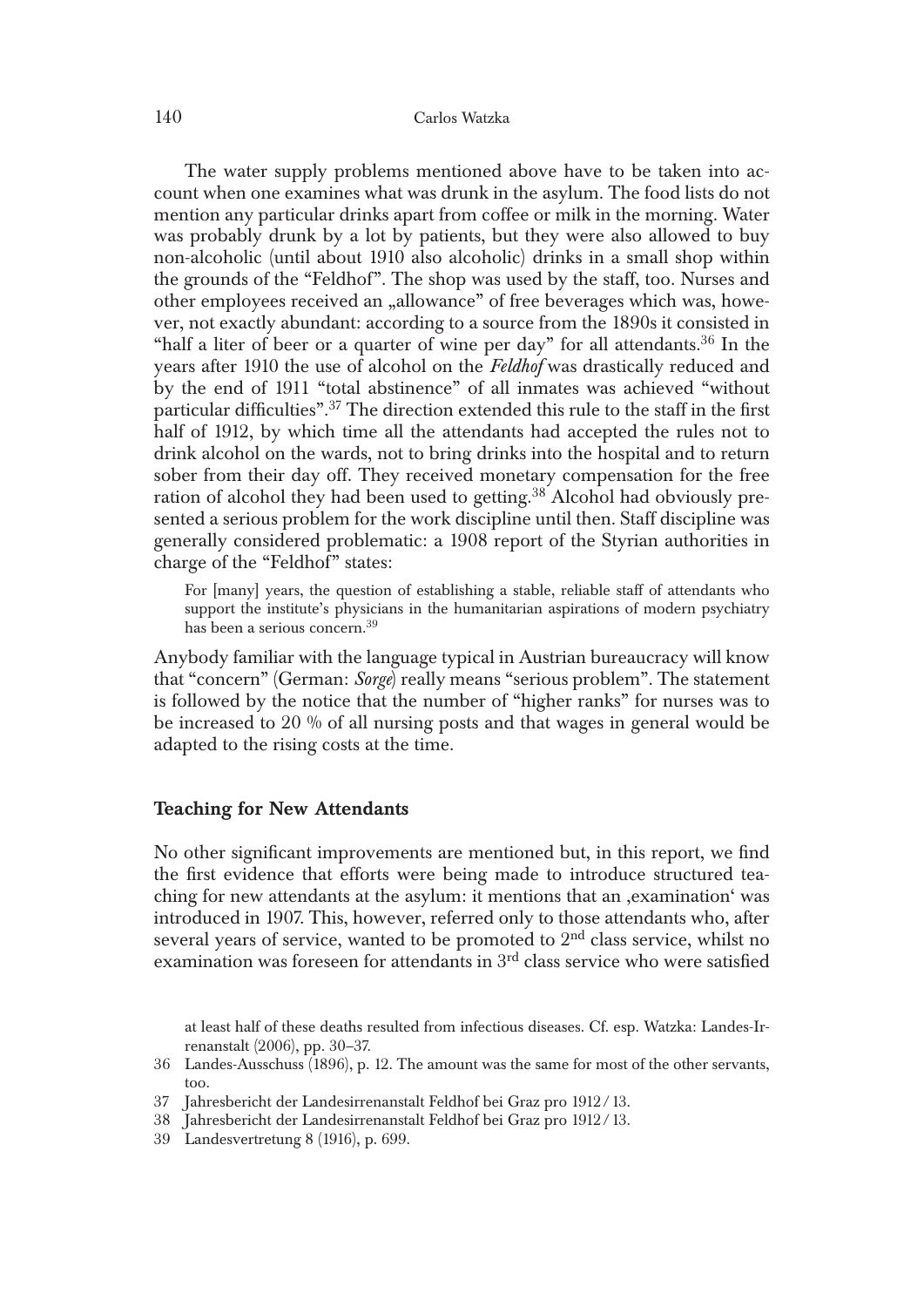with that.<sup>40</sup> According to the annual reports an attendants' course was held in 1908 by the director to prepare the 12 participants (4 male and 8 female) for the exam. This is not a very impressive figure given that almost 200 nurses were employed by the hospital at the time.<sup>41</sup>

A minimum of knowledge had been required by attendants before and most of it was included in the "service instructions" and the "house rules" which were handed out to every nurse who started work in the asylum. The 1896 instructions also stipulated that the patients were to be regarded as "sick people with wrong minds, many wrong perceptions […] and ill drives"" and were therefore to be treated "with understanding and compassion"*.* 42 What is more remarkable, compared to these very fundamental and not at all surprising demands, is that the same document admonished attendants not to try to convince the inmates of the wrongness of their ideas nor to confirm them, but to ignore such utterances as far as possible.

#### Working Conditiond

There were other job requirements that also show the harsh working conditions as well as the exploitation of the nurses: we read in the "house rules" that the patients rose at six o'clock in the morning and went to bed at nine in the evening. The attendants had to rise half an hour earlier, and go to bed one hour later.<sup>43</sup> The daily working hours were extreme, even though a certain amount of time was probably conceded for breaks in the more than 16 and a half official daily working hours. Only every eighth day was a holiday which means that the nurses worked for more than six days a week.<sup>44</sup> Vacations seem to have been quite rare. Moreover, the attendants had to be on night duty several times. This meant that they had to stay awake half the night and were then replaced by another nurse. These duties were strictly monitored with control clocks that had to be punched every quarter of an hour.<sup>45</sup> Attendants' duties were obviously heavy: not only did they have to supervise the patients and help them with their day-to-day activities such as eating, dressing, washing, taking medicine and so on, if needed, but around 1900 nurses at the "Feldhof" also had to clean the rooms, serve the meals, wash the dishes and do all other housework on the wards where they worked. In general, the attendants had to perform any tasks that the physicians required them to do whene-

<sup>40</sup> Landesvertretung 8 (1916), p. 800.

<sup>41</sup> Jahresbericht der Landesirrenanstalt Feldhof bei Graz pro 1908.

<sup>42</sup> Landes-Ausschuss (1896), p. 69.

<sup>43</sup> Landes-Ausschuss (1896), pp. 99–100.

<sup>44</sup> Landes-Ausschuss (1896), 75. Working conditions for nurses were, in some of the German asylums at least, similarly hard, cf. Falkenstein (2000), pp. 68–69.

<sup>45</sup> Landes-Ausschuss (1896), p. 74.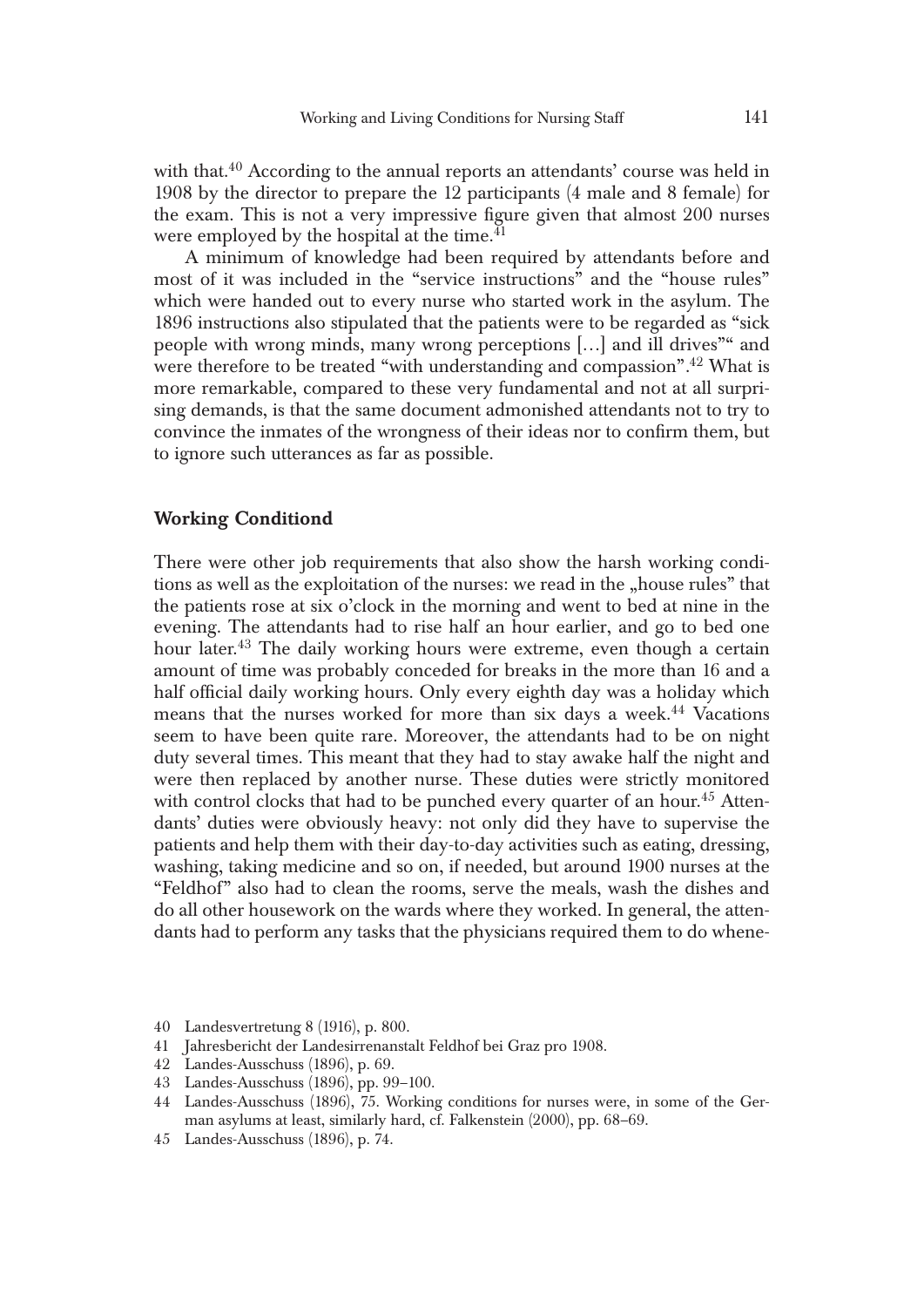ver they were not engaged in their crucial "main task" of supervising "their"patients.46

Above all, they had to ensure that the inmates did not commit acts of violence towards themselves or other patients. The nurses also experienced violent attacks towards themselves. The 1896 service instructions state that, in that event, they should only attempt to overpower the aggressor in groups of two or more attendants, in the interest of their own safety, and that they should avoid excessive violence towards the inmate in question. $47$  It was forbidden for nurses to harm or mock the patients. This rule was highly desirable from the patients' point of view but certainly not always easy to obey. A lot of nurses were obviously not able to obey these guidelines and a considerable number of them were dismissed sooner or later after inflicting injuries on inmates or other kinds of ,misconduct' that the director deemed unacceptable.48 The above mentioned service instructions also explicitly forbade the use of restraining measures (such as isolation cells, strait-jackets etc.) to intimidate or discipline the patients, but it is highly questionable to what extent this rule was observed in the actual practice.<sup>49</sup> Difficulties probably often arose from the strict supervision of the patients, who were not allowed to carry possibly harmful items such as lighters, scissors, knives etc.

A quite specific feature of the "Feldhof" was the prohibition of any religious activity within the institution apart from ,simple morning and evening prayers and grace at the table' and the attendance of the mass on Sundays and holidays. The latter was restricted to a few selected patients. Other regulations obviously aimed at preventing the nuns among the nurses from exerting any lasting influence on the patients. "The positioning of religious symbols (pictures [or] crucifixes) on the wards and the handing out of saints' pictures, prayer books and so on to inmates are forbidden", can be read in the 1896 service instruction.<sup>50</sup>

The nurses had to keep up their disciplined behavior also outside their duty times at the institute. On their days off they had to "behave morally", which is not a very precise description. ,Female nurses' were warned more explicitly that if they became pregnant out of wedlock they would be dis-

- 46 Landes-Ausschuss (1896), pp. 73–74.
- 47 Landes-Ausschuss (1896), p. 71.
- 48 In the year 1914, the "Statthalter" (governor) as the highest national civil servant in the province of Styria, in charge also of the enforcement of public health laws, personally signed a letter addressed to the *Landeshauptmann*, the head of the autonomous government of the province, the authority that financed and directly controlled the asylum, stating that there had been "14 violent deaths at the provincial asylum during the last 10 years" all thought to have been caused either by inmates harming themselves or being attacked by fellow patients. This indicates a serious "lack of supervising personnel": File without number at the recipients' office, stored in a box  $(K 1501)$  referring to the year 1905 in: StLA, LaA Rezens VI-3. Maybe it is not a coincidence that this file went ,missing' through wrong classification.
- 49 Landes-Ausschuss (1896), p. 70.
- 50 Landes-Ausschuss (1896), p. 68.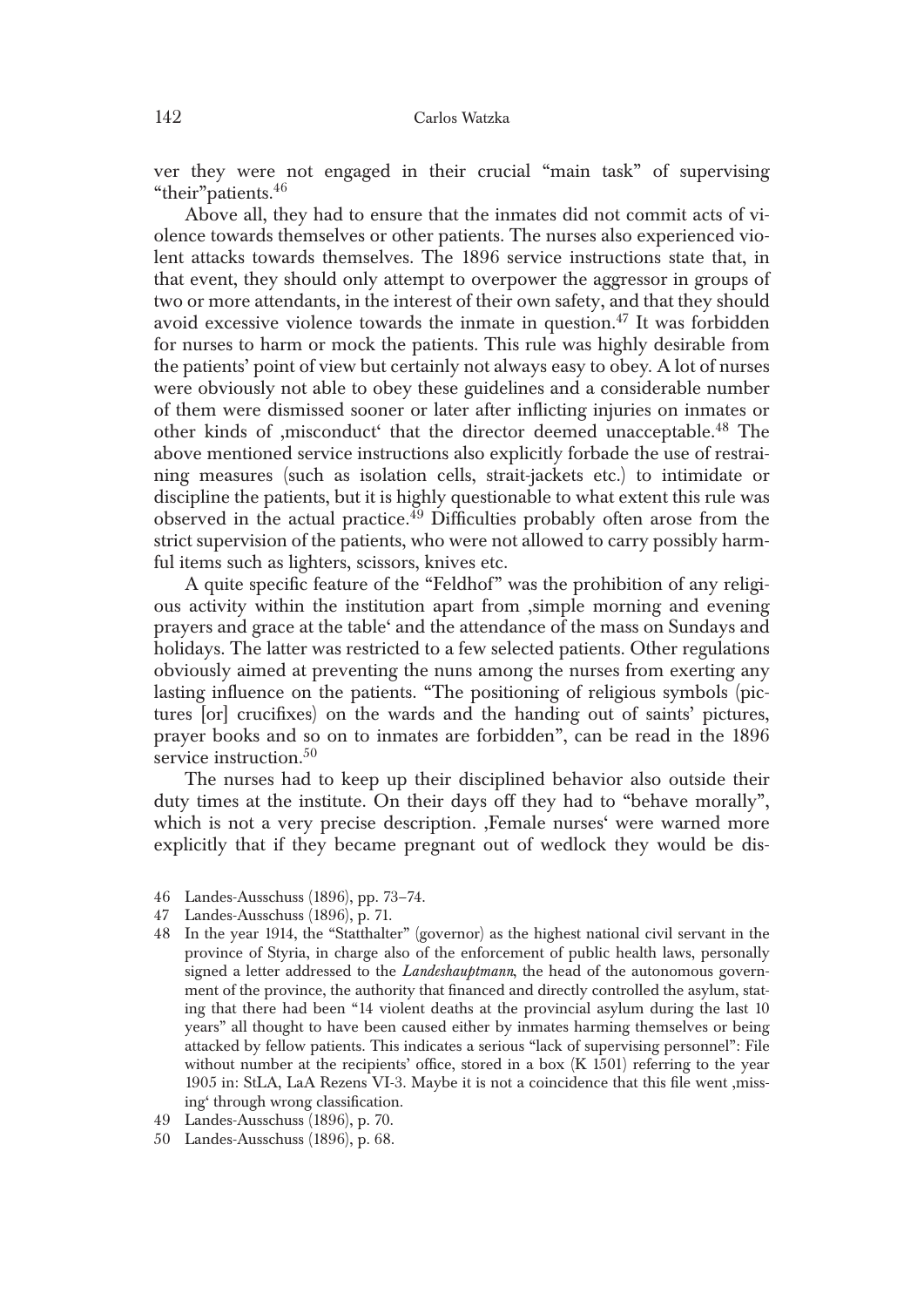missed and not re-employed after the birth of the child.<sup>51</sup> The daily work must have been stressful as the possibly exaggerated, but surely not totally fictitious statement of a physician shows who worked at the "Feldhof" in 1899. He refers to the problem of overcrowding:

What was intolerable [about the situation] was not so much the more than 300 provisional beds that had to be made up in the day-rooms [each night] and that led to a permanent changing of straw mattresses and bed sheets which promoted […] the spread of epidemics,  $\left| \ldots \right|$  but other serious matters: in the large day rooms  $\left| \ldots \right|$  the insane – on the women's wards there were up to 45 or 50 [per room] – are singing, jumping, dancing and fighting with one another. There are five, sometimes four attendants, […] only two are left for the proper purpose of supervision [there]. […]. These circumstances lead to restrictions for patients which do not exist in institutes that are not so overcrowded. $52$ 

## Staff Shortage

Because of these difficulties it is not surprising that the administration often had problems finding any attendants at all. The situation was somewhat easier in the case of the female nurses, because a considerable number of nuns worked in the asylum – 28 in the year  $1910^{53}$  – but not all of them were doing nursing work (some took on administrative duties or housework) $54$ . Of the secular workers of either gender, large proportions kept leaving after short stretches of work – voluntarily or not – as is shown especially by the annual reports.55 After 1900 this trend reached almost unbelievable dimensions: out of 86 male nurses engaged at the beginning of 1912 one died, 61 left voluntarily and 44 were dismissed. That makes 106 resignations, 20 more than actual positions available for male nurses! That means that several nurses' positions had to be refilled twice or three times in that year. In 1913, a similar situation arose among the female nurses. These conditions seriously affected the intentions to qualify the nurses better for their job, as there obviously were still little incentives for them to stay at the asylum despite some reform measures that had been introduced since the late 19<sup>th</sup> century (as discussed earlier). The director of the "Feldhof" summarizes these problems 1905 in a letter to the province authorities: "Due to the current low wages the turnover of staff has risen to an extent that renders lessons for the new nurses entirely unrealistic".<sup>56</sup>

Even among the physicians working at the "Feldhof" there were notable problems with qualifications, as some of the ,assistant physicians' were – more

- 51 Landes-Ausschuss (1896), p. 75.
- 52 Scarpatetti (1899), pp. 78–91.
- 53 Hassmann (1912), p. 301.
- 54 At the "central institute" "Feldhof" as well as at one "branch" institute in Maria-Lankowitz, which was managed by that order although it was officially part of the health care system provided by the Province of Styria. Cf. Watzka: Landes-Irrenanstalt (2006), p. 24.
- 55 Jahresberichte der Landesirrenanstalt Feldhof bei Graz pro 1886–1913.
- 56 STLA, LaA Rezens VI-3, 26994/1905.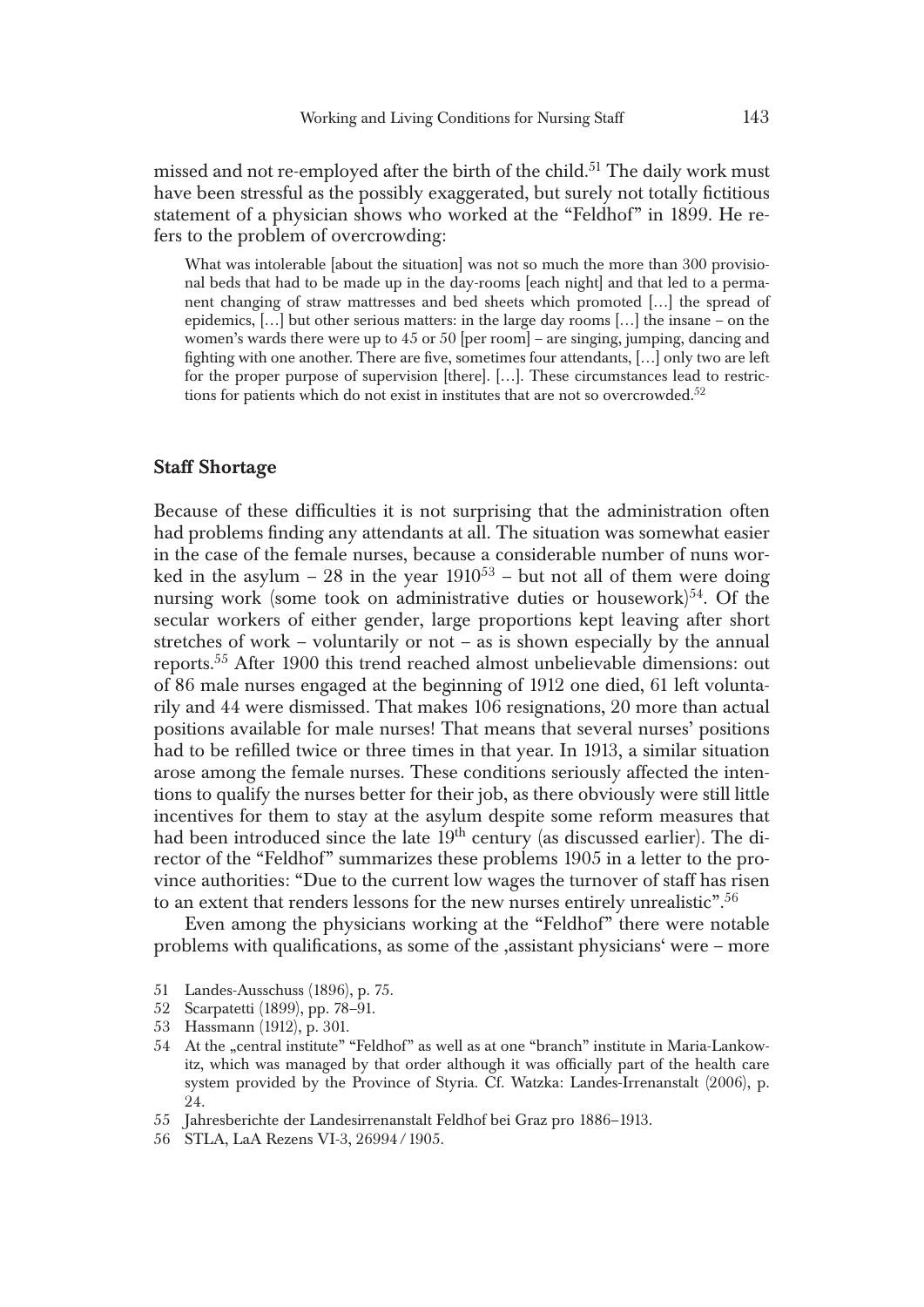or less experienced – medical students rather than qualified doctors<sup>57</sup> because it was simply not possible to find any of the latter who were prepared to work in the asylum. Desperate staff reactions were quite common and quitting was probably a natural step for many. Self-destructive behavior quite often occurred not only among the patients<sup>58</sup> but among staff members, too<sup>59</sup>.

Positive work aspects, if there were any, certainly varied depending on the kind of activities the nurses had to perform. In any case, the institute offered a quite closely tied social setting to staff members, as they were, to some extent, stigmatized by society just like the insane. The administration tried to bring some color into the daily routine by organizing celebrations on occasions such as Christmas or the emperor's birthday and by offering cultural events such as public readings, concerts, film shows and so on, which seem to have been aimed at the staff as well as the inmates. $60$ 

- 57 Landesvertretung 8 (1916), p. 698.
- 58 In 1910, 11 suicide attempts and 117 other serious injuries of patients it is not known who inflicted them – were counted officially at the Feldhof hospital: Jahresbericht der Landesirrenanstalt Feldhof bei Graz pro 1910.
- 59 The cases described in the annual reports relate mostly to higher ranking officials of the institution, which does not at all imply that nurses were rarely affected. Such incidents – like suicide or death by an overdose of drugs – were probably not reported if they were not related to physicians or other higher ranking employees. An exception was the case of the institute's coach driver, who in 1907, ,out of revenge' first struck one of the nuns with a hammer at Feldhof, then fled to the main station in Graz, where he attacked a ,man unknown to him', whom he met there, with some instrument. He was afterwards arrested by the police and later returned to the asylum as a patient: Jahresbericht der Landesirrenanstalt Feldhof bei Graz pro 1907.
- 60 Jahresberichte der Landesirrenanstalt Feldhof bei Graz pro 1886–1913.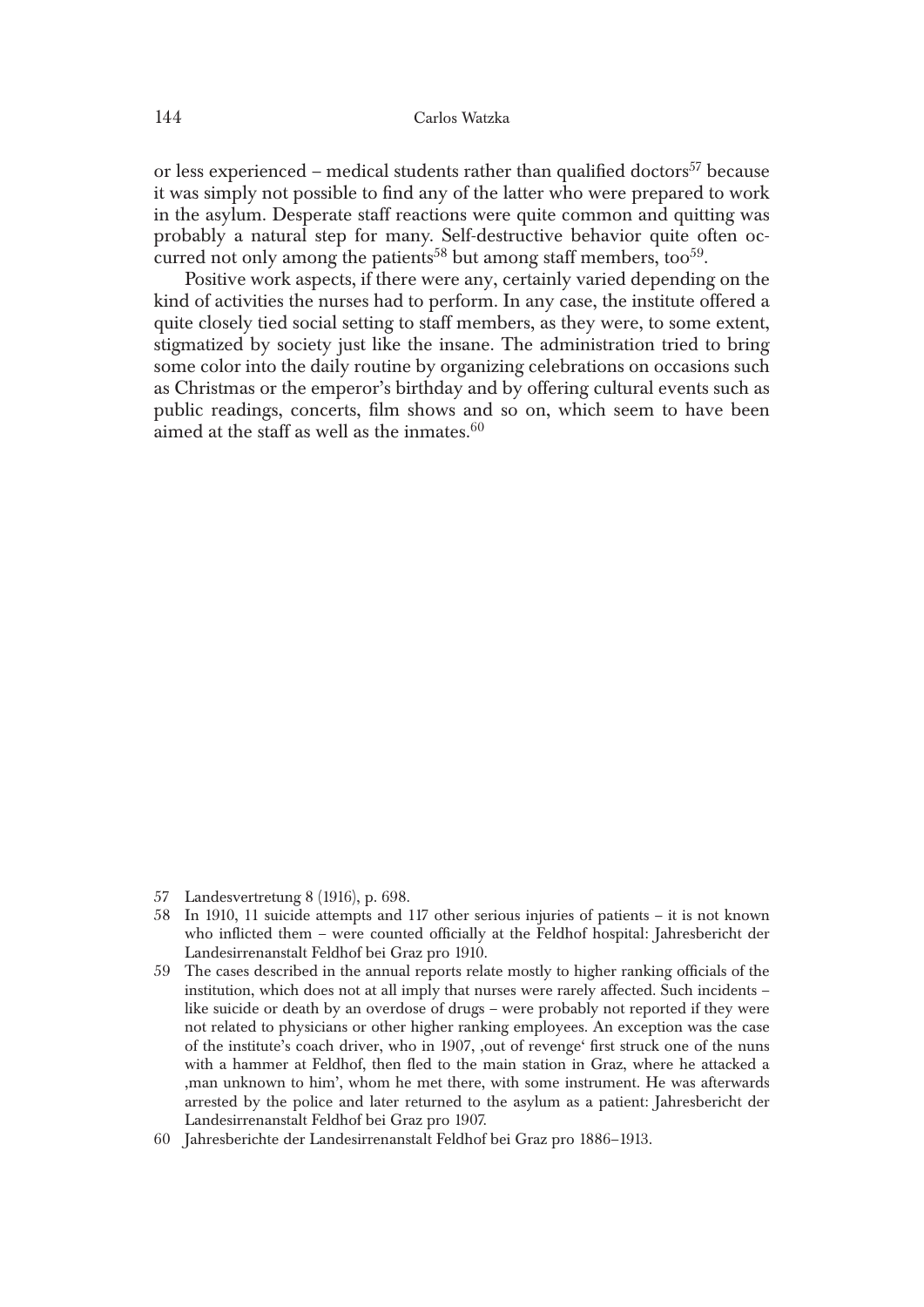## Bibliography

#### Sources

- Czermak, Josef: Mittheilungen über die neue Landesirrenanstalt bei Graz. In: Sitzungsberichte des Vereins der Aerzte in Steiermark 8 (1871), 1–6.
- Hassmann, Otto: Die steiermärkische Landes-Irren-Heil- und Pflegeanstalt "Feldhof". In: Schlöss, Heinrich (Hg.): Die Irrenpflege in Österreich in Wort und Bild. Halle /Saale 1912, 297–301.
- Jahresberichte der Landesirrenanstalt Feldhof bei Graz. Graz 1886–1914.
- Krafft-Ebing, Richard von: Der Stand der Irrenpflege in Steiermark. Ein Nothstand. Graz 1879.
- Laehr, Heinrich; Lewald, Max: Die Heil- und Pflegeanstalten für Psychisch-Kranke des deutschen Sprachgebietes. Berlin 1899.
- Landes-Ausschuss der Steiermark (Hg.): Statut der steiermärkischen Landes-Irrenanstalt. Graz 1870.
- Landes-Ausschuss der Steiermark (Hg.): Dienst-Instruktionen für die Landes-Irrenanstalt in Feldhof. Graz 1896.
- Landesvertretung der Steiermark (Hg.): Die Landesvertretung der Steiermark. […] Bericht über ihre Tätigkeit […]. Vol. 3. Graz 1878. Vol. 4. Graz 1885. Vol. 5. Graz 1891. Vol. 6. Graz 1898. Vol. 7. Graz 1903. Vol. 8. Graz 1916.
- Masaryk, Thomas: Der Selbstmord als sociale Massenerscheinung der modernen Civilisation. Wien 1882.
- Scarpatetti, Ignaz von: Das Irrenwesen in der Steiermark. Ein Beitrag zur Frage der Erweiterung und Ausgestaltung der Irrenversorgung. In: Mitteilungen des Vereins der Ärzte in Steiermark 4 (1899), 74–86.

#### **Literature**

- Baravalle, Robert: Preise und Löhne in Graz im 19. Jahrhundert (1820–1914). In: Zeitschrift des Historischen Vereines für Steiermark 52 (1966), 89–125.
- Blasius, Dirk: Der verwaltete Wahnsinn. Eine Sozialgeschichte des Irrenhauses. Frankfurt /Main 1980.
- Bolognese-Leuchtenmüller, Birgit: Bevölkerungsentwicklung und Berufsstruktur, Gesundheitsund Fürsorgewesen in Österreich 1750–1918. Wien 1978.
- Braunschweig, Sabine: "Wir waren wie eine Familie." Das Psychiatriepflegepersonal der Heilund Pflegeanstalt Friedmatt in Basel in der ersten Hälfte des 20. Jahrhunderts. In: Othenin-Girard, Mireille; Gossenreiter, Anna; Trautweiler, Sabine (Hg.): Frauen und Öffentlichkeit. Beiträge der 6. Schweizerischen Historikerinnentagung. Zürich 1991, 185–196.
- Braunschweig, Sabine: Die Entwicklung der Krankenpflege und der Psychiatriepflege in der Schweiz. In: Walter, Ilsemarie; Seidl, Elisabeth; Kozon, Vlastimil (Hg.): Wider die Geschichtslosigkeit der Pflege. Wien 2004, 113–122.
- Braunschweig, Sabine: Einfluss der Neuroleptica auf den psychiatrischen Pflegealltag. In: Medizin, Gesellschaft und Geschichte 26 (2007) 37–52.
- Durkheim, Emile: Der Selbstmord. Frankfurt /Main 2003.
- Falkenstein, Dorothee: "Ein guter Wärter ist das vorzüglichste Heilmittel …". Zur Entwicklung der Irrenpflege vom Durchgangs- zum Ausbildungsberuf. Frankfurt /Main 2000.
- Höll, Thomas; Schmidt-Michel, Paul-Otto: Irrenpflege im 19. Jahrhundert: Die Wärterfrage in der Diskussion der deutschen Psychiater. Bonn 1989.
- Hye, Hans Peter: Strukturen und Probleme der Landeshaushalte. In: Rumpler, Helmut; Urbanitsch, Peter (Hg.): Die Habsburgermonarchie 1848–1918. Bd. 7: Verfassung und Parlamentarismus. Wien 2000, 2. Teil, 1545–1592.